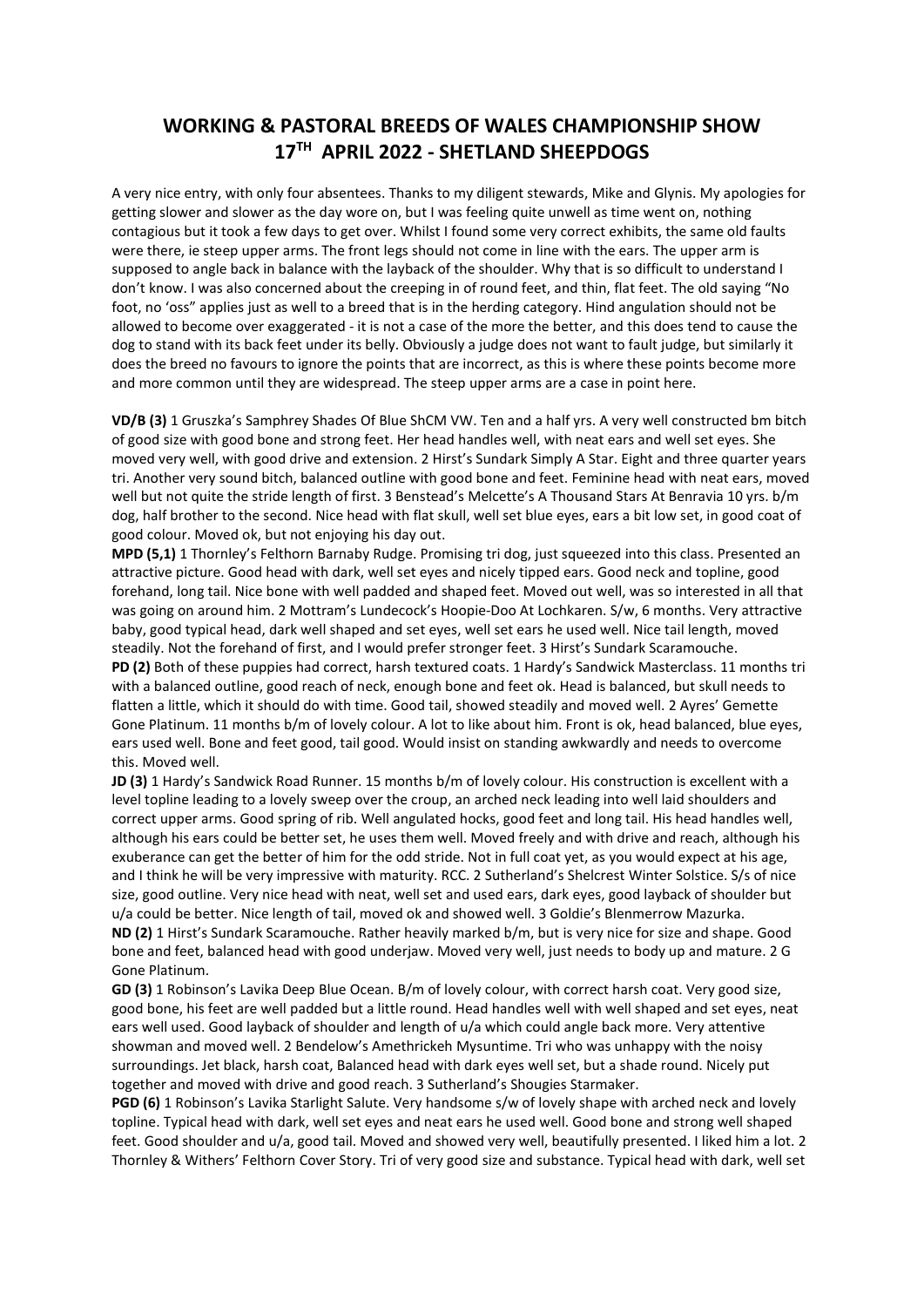and shaped eyes, neat ears he used well. Good bone and feet, good body. I would just like a better reach of neck. Moved well. 3 Bendelow's Pitch Perfect At Amethrickeh.

LD (5) 1 Pattinson's Kyleburn Everlasting Dream JW. S/s dog with so much to like about him. He is beautifully balanced, has a very correct front with good layback of shoulder and matching u/a, good reach of neck. His head handles well with dark, well set and shaped eyes and very good ears he used well. Good topline, good bone and correct oval feet. Good body and good tail length. Moved beautifully and showed well. 2 Hull's Mohnesee's Dream Date Of Lizmark JW. R/s in good coat which was well presented. Nice for size , good bone, feet oval but a bit flat. He has a tendency to crouch, making him appear slack in pasterns and rear, and this did show in his movement. Attractive head with dark eyes, attentive showman. 3 Gamble's Solyric Inaugural Gold JW. OSW.

OD (6) 1 Pearson's Ch Edglonian Golden Graham. Very classy s/w of correct size, clean head with flat skull, dark, well set and shaped eyes giving sweet expression, neat ears used well. Good topline with nice sweep over croup. Good bone, correct feet, well padded, well put together with no exaggerations, he moved very well and showed attentively. Beautifully presented. CC. 2 Robinson's Lavika Lush Life. Another very classy dog, s/w, good outline, good topline, head handles well, good layback of shoulder but u/a a bit steep. Showed steadily and moved well. 3 Stafford's Ch Rannerdale Showmaster.

MPB (3) 1 Haensel's Philhope Summer Time To Sherkarl. Pretty g/s with good reach of neck and good topline. Head needs to mature as did the others in this class, but that is to be expected in a MP class. Adequate bone, needs to strengthen all through. 2 Hirst's Sundark Symphony In Suede. Nice for size and balance, good bone and feet. Her eyes are dark but a bit round, moved ok. 3 Ritchie's Jaelis Mystique Reality.

PB (3) 1 Attwood's Black Forest At Terriwood. Tri, really liked this little girl, well made all through with long tail, feminine head with dark well set eyes and very neat, well used ears. Good bone, correct feet, lovely arched neck, good forehand, good rear, lovely size, moved very well and showed steadily. Her presentation could have been better, but looked to be preparing to shed her coat, and her quality overcame this. 2 P Summer Time At S.

JB (3) 1 Stafford's Rannerdale Queen Of The Dark. Lovely tri just 12 months. She is maturing well, without coarseness, and has a pretty, feminine head, good neck and topline, good rear assembly and depth of body. Good layback of shoulders and length of u/a, but this needs to cut back a little. Moved out well, and showed well, but I feel she could stand further away from her handler to advantage, as she tends to look up, losing her neck in her shoulders. 2 Bray's Jontygray Trice As Nice By Lianbray. Tri with very pretty head, dark eyes and neat, well used ears, good overall shape, adequate bone and oval feet, moved well. Just a bit steep in front. 3 Forster-Cooper's Sheltysham Idyll.

NB (5) 1 Forster-Cooper's Sheltysham Merry Maid. S/s just 12 months. Bit overwhelmed by the background noise, but she wasn't nervous. Pretty head with dark eyes and neat ears, good topline, nice bone and feet, moved ok, just needs to mature. 2 P Summer Time To Sherkarl. 3 S Symphony In Suede.

GB (4, 1) 1 Robinson's Lavika Lucid Dreams. Quality b/m, very shapely and vg colour. Good for size, with good bone and correct feet. Her head is balanced with a flat skull and well used ears. Good body and length of tail, moved very well and showed steadily, should do very well in the future. I liked her a lot. 2 Attwood's Mohnesee Beatrice Black At Terriwood. Tri, nice for size and shape. Her head handles well, just a shade strong in backskull, dark eyes. Nice round bone and strong feet. Moved out well and showed steadily. 3 Mottram's Lundecock's There's No Limit At Lochkaren.

PGB (8, 1) 1 Hirst's Sundark Spirit Mistress. Another very good tri, very good for size and balance, decent forehand, balanced head with very neat ears and dark eyes which are a tad round. She has good bone with strong, well padded feet, level topline and good body. Moved very well, and showed well. 2 Hateley's Mohnesee Enchanted. R/s, she doesn't have a lot of white about her, but still manages to be glamorous. Very feminine head, lovely coat which was beautifully presented. Not the forehand of first, and today was tending to crouch a bit behind standing, and was moving close behind. 3 Hardman's Seavall Taran.

LB (7, 1) 1 S Spirit Mistress. 2 Forster-Cooper's Alnmac Killer Queen. This tri doesn't do a lot to put herself forward, but when she does put her ears up the picture changes dramatically. She is so well constructed all through and consequently moved with a long, flowing stride. She has good bone and well padded feet, with a good tail. Level skull with dark eyes which are a tad round, well set ears which she occasionally gave me a glimpse of. Very nice bitch who looked like she could do a day's work. 3 Barraclough's Shadowess True Blue. OB (7) Lovely class. 1 Thornley & Wither's Ch Mitchfields Fashion Girl At Felthorn. B/m whose new coat has brought an improvement in her colour. She is lovely for size and shape. Her head handles very well, with flat skull, good u/j, eyes correct shape and set, ears a bit "merley" but are used well. She has good depth of body with well sprung ribs, lovely reach of neck with correct forehand and rear angulation. Her movement was a